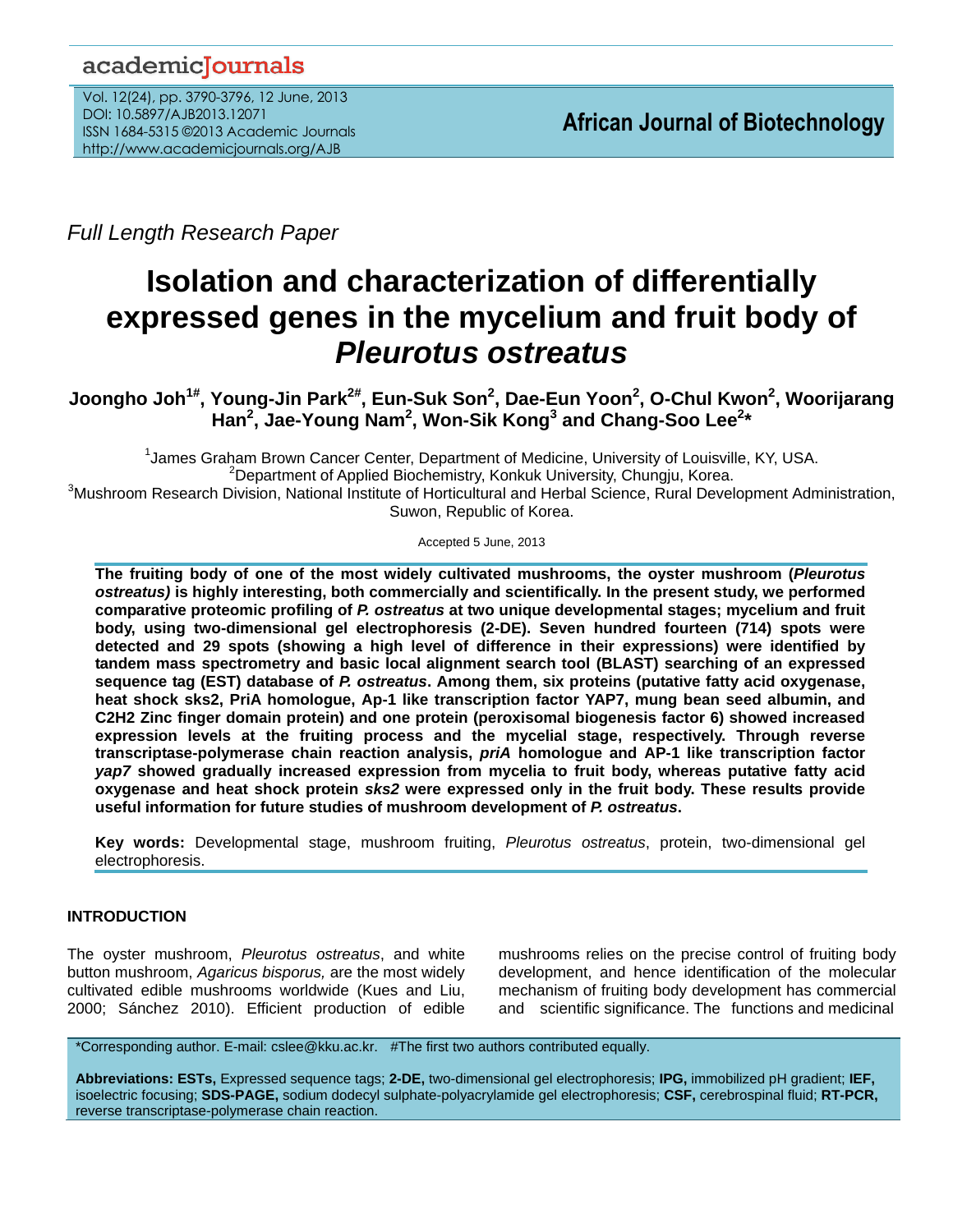effects of secretomes and enzymes of *P. ostreatus* on human diseases have been widely studied (Cohen et al., 2002; Kurashige et al., 1997; Rop et al., 2009; Ruiz-Dueñas et al., 2001; Sarangi et al., 2006; Zorn et al., 2005). It is noteworthy that studies of the mushroom itself are rare despite its importance in mycology and its physiology. We previously analyzed and classified 11,761 expressed sequence tags (ESTs) and 4,060 unigenes corresponding to the developmental stages of *P.*  ostreatus (Joh et al., 2007; Lee et al., 2002). As shown in other organisms, the EST analyses (Joh et al., 2007; Lee et al., 2002), genetic display (Sunagawa and Magae, 2005), and linkage mapping (Larraya et al., 1999; Larraya et al., 2001; Park et al., 2006) methods have also been reported as useful methods for characterizing genomic contents (for example, coding regions) and identifying the genes involved in *P. ostreatus* development. The physiological functions and putative roles of each significant gene discovered using various approaches have been investigated. However, the current functional and proteomic knowledge is still insufficient to explain mushroom development.

Hydrophobic, ligninolytic, antitumor, anti-inflammatory, and antiviral functions and effects of several extracellular proteins have been studied extensively in *P. ostreatus*. For instance, laccases (Lettera et al., 2010; More et al., 2011; Pakhadnia et al., 2009), lectin (Jedinak et al., 2011; Li et al., 2008), and beta-glucan (Bobek et al., 2001; Kurashige et al., 1997; Rop et al., 2009) obtained from *P. ostreatus* have been frequently analyzed for their ligninlytic activity and medicinal effects. Hydrophobins (Asgeirsdottir et al., 1998; Penas et al., 2002) and metalloprotease (Joh et al., 2004) have been analyzed as the differentially regulated vegetative or fruiting–specific proteins. However, no large-scale proteomic study has been conducted to enhance the information available about *P. ostreatus,* apart from a protein identification study by tandem mass spectrometry for *de novo* sequen-cing with a database search with different programs; in that study, however, only four proteins of interest were characterized because of low homology with sequence data from different microorganisms (Matis et al., 2005).

In the present study, we generated two proteomic maps of *P*. *ostreatus* using two-dimensional gel electrophoresis (2-DE) analyses and thereby isolated proteins that were differently expressed in developmental stages. In order to supplement the current lack of information, protein identification was performed by combining surveys with *P. ostreatus* EST, yeast genome, and Genbank protein databases.

#### **MATERIALS AND METHODS**

#### **Strain and culture conditions**

*P. ostreatus* strain ASI 2029 was obtained from Mushroom Research Division, Department of Herbal Crop Research, National Institute of Horticultural and Herbal Science, Rural Development Administration, Suwon 404-707, Korea, and used for all the study experiments. Ve-

getative growth was performed on MacConkey agar supplemented with meropenem (MCM) agar plates (Lee et al., 2002). To obtain fruiting bodies, ASI 2029 strain was inoculated on a growth medium consisting of 570 g poplar sawdust, 120 g rice bran, and 65% water in a 1000-cm<sup>3</sup> disposable bottle. The cultures were incubated at 25°C in the dark for 25 to 40 days and then transferred to conditions that induced fruiting (light, 12 to 15°C, 85% humidity). All samples for analysis were immediately frozen in liquid nitrogen and stored at 80°C until use.

#### **Sample preparation**

Mushroom samples were ground to a fine powder under liquid nitrogen using a mortar and pestle and stored at -80°C. Protein samples were prepared from mushroom powder using the method of Lametsch et al. (2001). Aliquots of samples (100 mg each) were suspended in 1 mL of lysis buffer containing 7 M urea, 2 M thiourea, 4% w/v CHAPS, 40 mM Tris, 1% DTT, and protease inhibitor cocktail (Roche Applied Science, Germany). After incubating for 40 min, samples were centrifuged at 10 000 x *g* for 1 h and the resulting supernatants were used as the total protein extract. Protein concentration was determined using a protein assay kit (Bio-Rad, Hercules, CA, USA) with bovine serum albumin as standard.

#### **2-DE and image analysis**

Approximately, 200 μg of proteins were applied on 17-cm immobilized pH gradient (IPG) strips (3–10 nonlinear, Bio-Rad). IPG strips were rehydrated overnight with a rehydration solution containing 7 M urea, 2 M thiourea, 2% CHAPS, bromophenol blue (a few grains), and 2 mM tributylphosphine. After rehydration, isoelectric focusing (IEF) was performed for total 45,000 Vh using a PROTEAN IEF Cell unit (Bio-Rad) at 100, 200, 500 and 1000 V for 1 h per step, respectively and then the voltage was gradually increased to 8000 V. The current limit was adjusted to 50 mA per strip, and the run was conducted at 20°C. After IEF, IPG strips were incubated for 20 min with 10 mL of equilibration solution consisting of 50 mM Tris-Cl (pH 8.8), 6 M urea, 2% SDS, 20% glycerol, 0.01% bromophenol blue, and 5 mM tributylphosphine. The IPG strips were transferred onto sodium dodecyl sulphate-polyacrylamide gel electrophoresis (SDS-PAGE) gels (12% T, 2.67% C) with a run of 10 mA per gel for 1 h followed by 20 mA per gel until the dye front reached the bottom of the gel. Gels were fixed for 1 h in 50% methanol and 5% acetic acid, and stained with silver using the method of Shevchenko et al. (1996). Stained gels were matched and analyzed with the PDQuest software (Bio-Rad). The maps of mycelia and fruit body were evaluated in separate match sets. In addition, spots consistently present in the remaining gels were added to the master set. Fifteen replicate gels obtained for each group were normalized by the total quantity in valid spots and analysis. Protein quantities were given as parts per million (PPM) of the total integrated optical density of spots in the gels, according to PDQuest. The statistical effects of stages and replication of experiments on the average spot densities were submitted to two-way analysis of variance (ANOVA) using the R statistical package. The intensities were considered statistically significant at the *p* < 0.05 level.

#### **Protein identification**

For protein identification, the spots were excised from the silverstained gels and destained (Gharahdaghi et al., 1999). Digestion was performed with 15 μL of trypsin solution (10 mg/mL trypsin in 25 mM NH<sub>4</sub>HCO<sub>3</sub>) and incubated overnight at 37°C. After enzymatic digestion, the extraction was repeated twice with 20 μL of 5% trifluoroacetic acid (TFA) in 50% acrylonitrile (ACN) and the three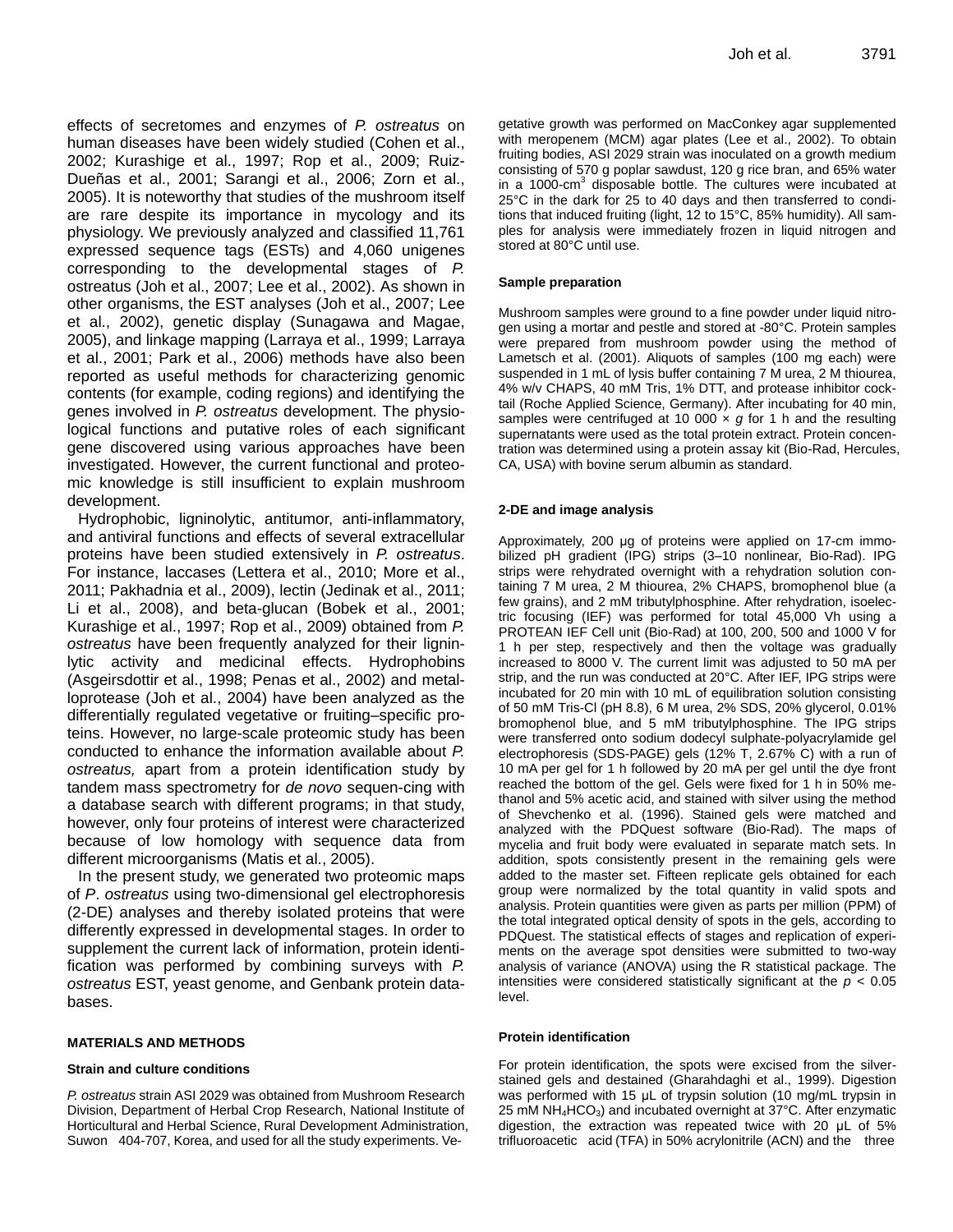

**Figure 1.** Expression patterns of representative 7 spots in mycelia and fruiting body of *P*. *ostreatus*. 12, Heme peroxidase; 38, heat shock protein; 39, PriA; 65, peroxisomal biogenesis factor 6; 84, hypothetical protein; 125, mung bean seed albumin; 157, AP-1 like transcription factor YAP7. Arrow heads indicate increased spots; arrows indicate decreased spots.

extracts in the same solution were concentrated through vacuum centrifugation. Sample peptide masses were obtained using the Applied Biosystems 4700 Proteomics analyzer matrix-assisted laser desorption/ionization- time-of-flight (MALDI-TOF/TOF) mass spectrometer (Applied Biosystems, Framingham, MA, USA) in the positive ion reflector mode. MS/MS analysis was performed on the five most abundant ions and the proteins identified by searching the SWISS-PROT and National Center for Biotechnology Information databases using the Mascot programs (Matrix Science, London, UK). Mass accuracy was considered to be within 50 ppm for peptide mass analysis and within 100 ppm for MS/MS analysis. The partial amino acid sequences were obtained by *de novo* peptide analysis methods. These partial sequences were used in searches for homologous sequences in the EST database of *P. ostreatus* (Joh et al*.,* 2007) followed by further analysis with BLAST searches (NCBI BLAST).

#### **Reverse transcriptase-polymerase chain reaction (RT-PCR) analysis**

Total RNA was prepared from a tissue sample (100 mg) using a TRIzol reagent in accordance with the manufacturer's instructions (Invitrogen Life Technologies, USA). Total RNA (10 μg) was further processed with RQ1 RNase-free DNase (Promega, USA) in accordance with the manufacturer's instructions for RNA extraction. For RT-PCR analysis, the reverse transcription of RNA (1 μg) in a 20-μl reaction volume was performed using oligo-dT18 and ImProm-II™ reverse transcriptase (Promega, USA). Reactions were incubated at 25°C for 5 min, at 42°C for 60 min, and then for 10 min at 70°C to inactivate the reverse transcriptase. The PCR reaction was conducted in a 50-μl reaction mixture containing 10 mM dNTP mixture, 10 pmol of each specific primer, 1 unit Taq-polymerase (TaKaRa

Korea Biomedical Inc., Seoul, Korea), 10 x PCR buffer (100 mM Tris-Cl, pH 8.3, 500 mM KCl and 25 mM  $MgCl<sub>2</sub>$ ), and 1 µl cDNA product or 0.5 μg total RNA sample as a control reaction. The mRNA levels of genes were normalized according the mRNA level of the beta-actin gene.

# **RESULTS**

### **Protein characterization and identification**

Seven hundred fourteen spots were counted from each gel using a PDQuest image analyzer. Various parameter settings were tested; however, all results reported approximately the same numbers of spots for nondepleted cerebrospinal fluid (CSF), microbead depleted CSF, and column depleted CSF. All the spots were characterized by measuring their positions and comparative intensities on all the gels using the PDQuest image analyzer; we then selected selected proteins that showed differential expression levels (at least two times more) between the mycelia and the fruiting body (Figure 1). Of the seven proteins, one protein showed a higher expression level in the mycelia sample, whereas the other six proteins showed a higher level of expression in the fruiting body. Expression levels of proteins were evaluated by comparing the densities of silver staining using an image analysis program (PDQuest software).

The expression of protein spot #65 (peroxisomal biogenesis factor 6) expression was 2.9-fold higher in mycelia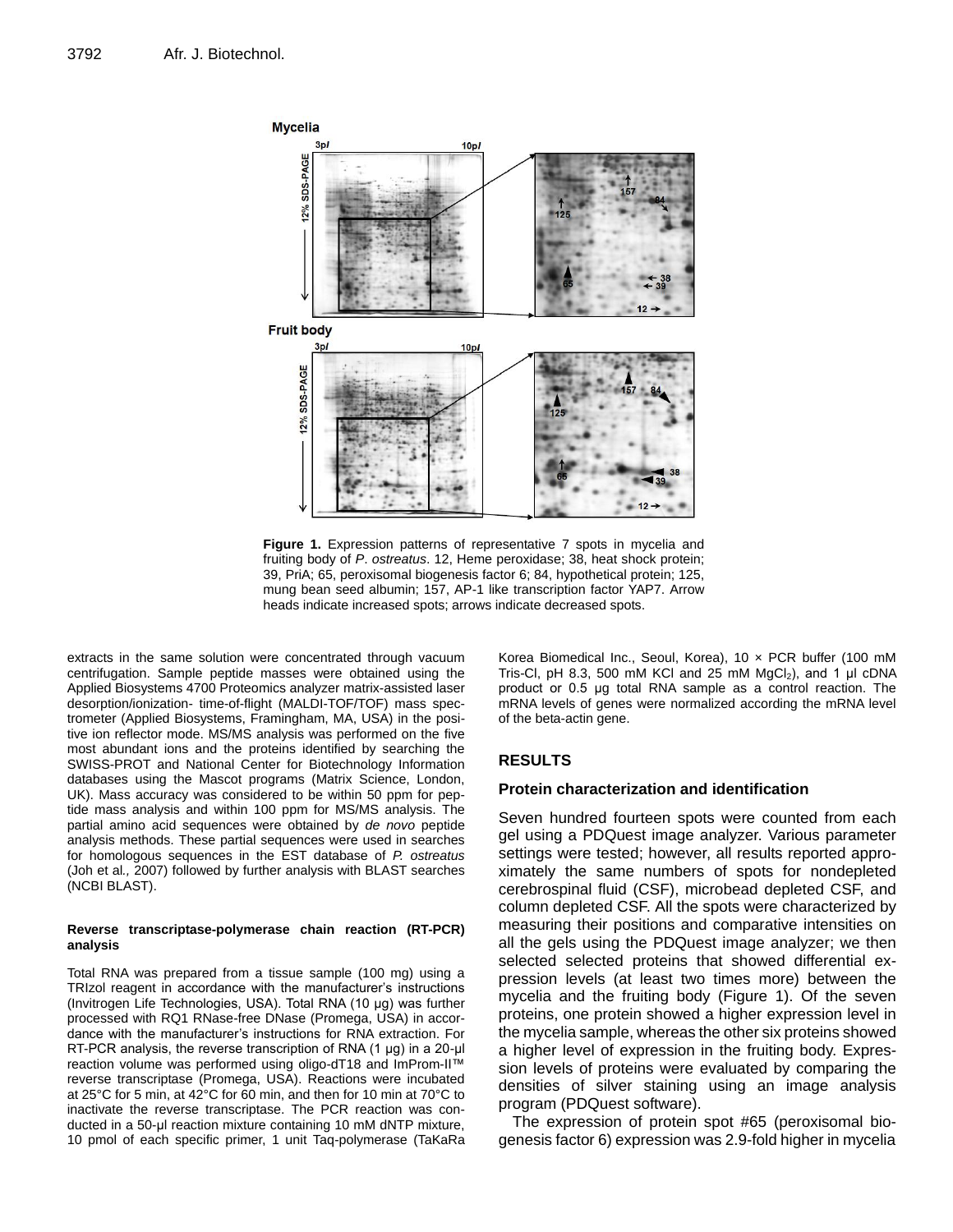

**Figure 2.** Expression values of 7 representative spots of the mycelia and fruiting body of *P*. *ostreatus*. 12, Heme peroxidase; 38, heat shock protein; 39, PriA; 65, peroxisomal biogenesis factor 6; 84, hypothetical protein; 125, mung bean seed albumin; 157, AP-1 like transcription factor YAP7. The spots were normalized using the total spot volume normalization method. Intensities were considered significant at the *p* < 0.05

than in the fruiting body. The other 6 proteins showed higher expression in the fruiting body with 2.6 to 19.6-fold changes. Spot #125 (Mung bean seed albumin) showed highest (19.6-fold) change in expression in the fruiting body compared to mycelia (Figure 2). Peroxi-somal biogenesis factor 6 is the only spot that showed a higher expression in the mycelia stage, although its function is not yet characterized in mushroom develop-ment. In the case of humans, peroxisomal biogenesis factor 6 has a role in peroxisomal protein import and is associated with human disease (Matsumoto et al., 2001). To identify other proteins, the derived peptide sequences from mass spectrometry were investigated through translated sequences of all ESTs (Joh et al., 2007) using a local TBLASTN program and BLASTN on Genbank database. Table 1 presents the identified proteins. Protein #39 was associated with the *priA* gene, which was pre-viously reported with higher expression in the immature fruiting stage, and was reported to play a role during the beginning of fruiting of *Lentinus edodes* (Kajiwara et al., 1992). The other 5 proteins are identified as heme peroxidase, hypothetical protein, Mung bean seed albumin (Liu 1993), AP-1 like transcription factor YAP7 (Fernandes et al., 1997), and heat shock protein. Among them, Mung bean seed albumin and AP-1 like transcription factor YAP7 are putatively implicated in the environmental stress response, reproduction process, and cellular meta-

level.

bolism and functions, but with no clear function in mushroom development.

# **RT-PCR**

The primers based on the EST sequences corresponding to proteins were used for quantitative RT-PCR to test mRNA expressions in the two developmental stages (Table 2). The mRNA purifications were normalized by beta-actin gene analysis of the two stages. The *priA* homologous gene exhibited high expression in the mature fruiting process, but low expression in the mycelial stage. AP-1 like transcription factor YAP7 showed increased expression in fruit body. Although these two genes showed low expressions in the mycelia, heme peroxidase and heat shock protein were expressed only in the fruit body. Mycelia-specific protein (the peroxisomal biogenesis factor 6) could not be tested because its DNA sequences were not available in the database. The other two fruiting-specific proteins failed the RT-PCR assays. This might be due to the sequence differences between genes in *P. osteratus* and genes in the database. Nevertheless, mRNA expression analyses of 4 proteins showed the same expression profiles as those of the pro-tein expressions by 2-DE analyses in the developmental stages of *P. ostreatus*.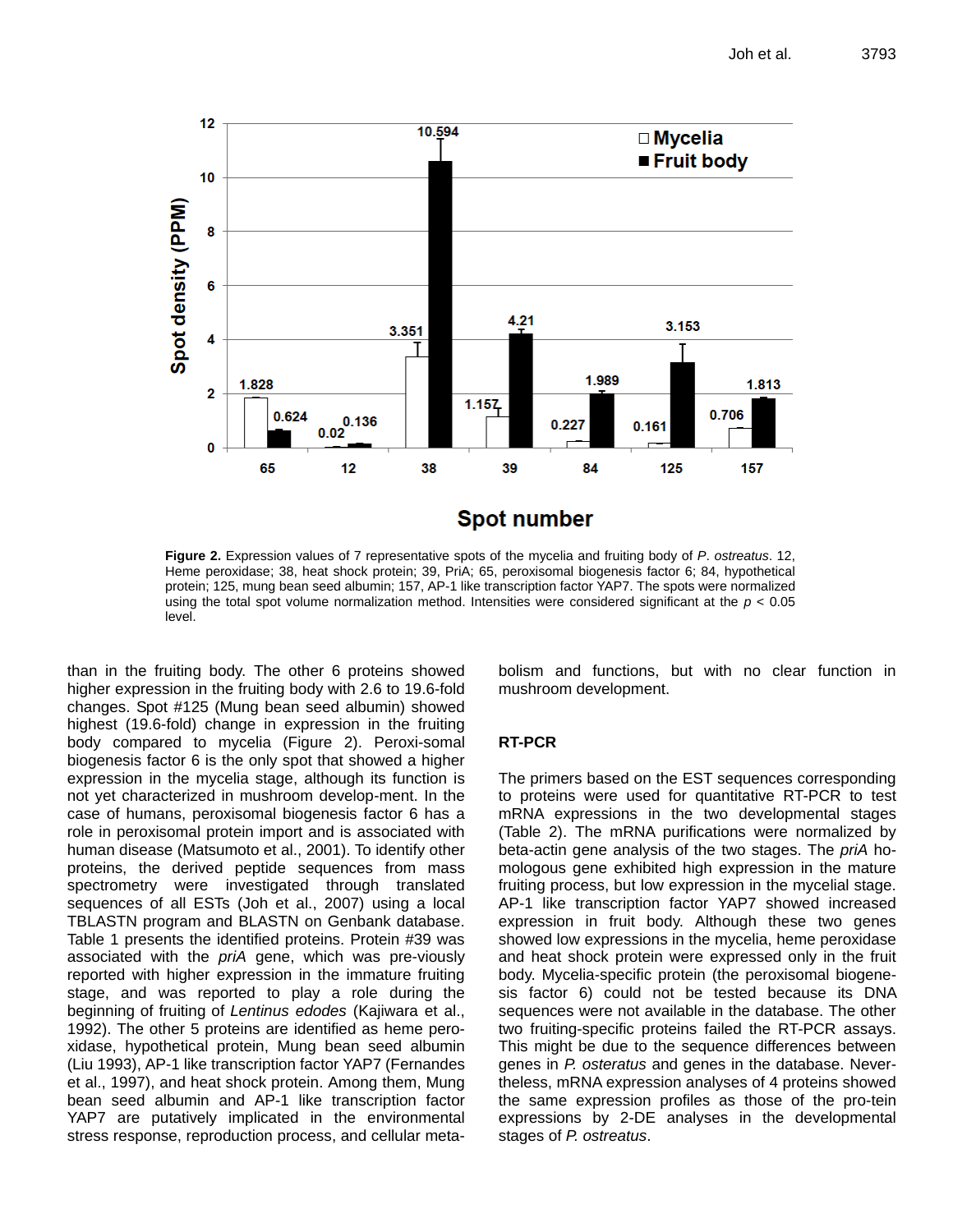| Spot no. | Accession no. | <b>Peptide sequences</b> | <b>Protein</b>                      | Mascot<br>score          | e-value  | <b>Theoretical</b><br>MW/pl | <b>Expression level</b><br>(fold change) | <b>Specificity</b><br>(stage) |
|----------|---------------|--------------------------|-------------------------------------|--------------------------|----------|-----------------------------|------------------------------------------|-------------------------------|
| 12       | EIN04094.1    | AAFFNLDVLCPTKKFLHT       | Heme peroxidase                     | $\overline{\phantom{0}}$ | 8.00E-44 |                             | 6.8                                      | Fruit body                    |
| 38       | EIW60561.1    | RKWYDNWYHE               | Heat shock protein                  | $\qquad \qquad$          | 1.00E-23 |                             | 3.2                                      | Fruit body                    |
| 39       | qi18033194    | AYAQWVIIIIHNVGSK         | PriA                                | 100                      | -        | 15126.48/5.87               | 3.6                                      | Fruit body                    |
| 65       | PEX6_ASHGO    | <b>LRPNEGPTK</b>         | Peroxisomal biogenesis factor 6     | 97.8                     | -        | 113428.7/5.11               | $-2.9$                                   | Mycelia                       |
| 84       | XP_001838263  | <b>VIEPEIR</b>           | Hypothetical protein                | $\overline{\phantom{0}}$ | 0.009    |                             | 8.8                                      | Fruit body                    |
| 125      | CAA50008.1    | <b>AGFTTNKEVFASPR</b>    | Mung bean seed albumin              | $\overline{\phantom{m}}$ | 2.00E-27 |                             | 19.6                                     | Fruit body                    |
| 157      | YAP7_YEAST    | <b>LSKNWELPQR</b>        | AP-1 like transcription factor YAP7 | 95.543                   | -        | 27370.12/9.74               | 2.6                                      | Fruit body                    |

**Table 1.** Identification and characterization of differentially expressed proteins between the mycelia and fruiting body of P. ostreatus.

**Table 2.** Primers used for reverse transcription and polymerase chain reaction (PCR).

| Spot no. | <b>Description</b>                  | Forward (5'-3')             | <b>Reverse (5'-3')</b>      |
|----------|-------------------------------------|-----------------------------|-----------------------------|
| -12      | Heme peroxidase                     | <b>TCCATTGCCCATGTAGTGAA</b> | <b>CCATACTCGCCCAGTCCTAA</b> |
| -38      | Heat shock protein                  | ACCAAAACCTTTTCCCGACT        | AGGCGACGTATGATGGTGTT        |
| -39      | PriA                                | ACTCTTACCGTCGCACCATC        | <b>CGATCATCCACTTGGTGTTG</b> |
| 157      | AP-1 like transcription factor YAP7 | <b>TGCATACCAGcGAGTACGAC</b> | CACAACCTTCTTGCTCGTCA        |
| Control  | Actin                               | <b>TGGACAAGTCATCACCATCG</b> | <b>GAAGCACTTGCGATGAACAA</b> |

## **DISCUSSION**

The number of proteomic studies based on numerous genetic data has recently increased because of their high accuracy for elucidating the mechanisms underlying physiologic, genetic, and cellular functions. In the present study, we separated over 700 spots, using two-dimensional gel electrophoresis (2-DE). From the result of 2-DE analysis, highly expressed and stage-specific spots were selected and employed for mass spectrometry. In addition, we employed previously constructed EST database for protein identification (Joh et al., 2007; Lee et al., 2002) and supplemented it with a local BLAST program. The local program contains TBLASTN that translates all EST sequences to

corresponding amino acid (AA) sequences and surveys the translated sequences to identify matches with the peptide sequence input. Each spot provided multiple EST sequences due to the several AA sequences generated from the mass spectrometry. We chose an EST sequence that had the highest matching score and surveyed the sequences through the GenBank database (NCBI) for a final identification. Eventually, six chosen spots were identified (Table 1).

Using this methodology, *priA* homologue, which is a well-known developmentally regulated protein in mushrooms (Kajiwara et al., 1992), was identified. This identification of *priA* as a differently expressed protein during mushroom development will facilitate the verification of the methodology

used in this study. mRNA expression profiling was also conducted to verify the results obtained through proteomic profiling during the developmental stages (Figure 3). Moreover, the gene expression profiles at the two developmental stages provide additional information to help understand their roles during mushroom development.

In the present study, we first present the reference images of the expressed proteins of two developmental tissues of *P. ostreatus*. The methods for identification of the proteins using EST data were tested and verified. Eventually, four development-specific genes were identified and characterized. The results of this study indicate that protein analysis with useful genetic data provides valuable information on mushroom develop-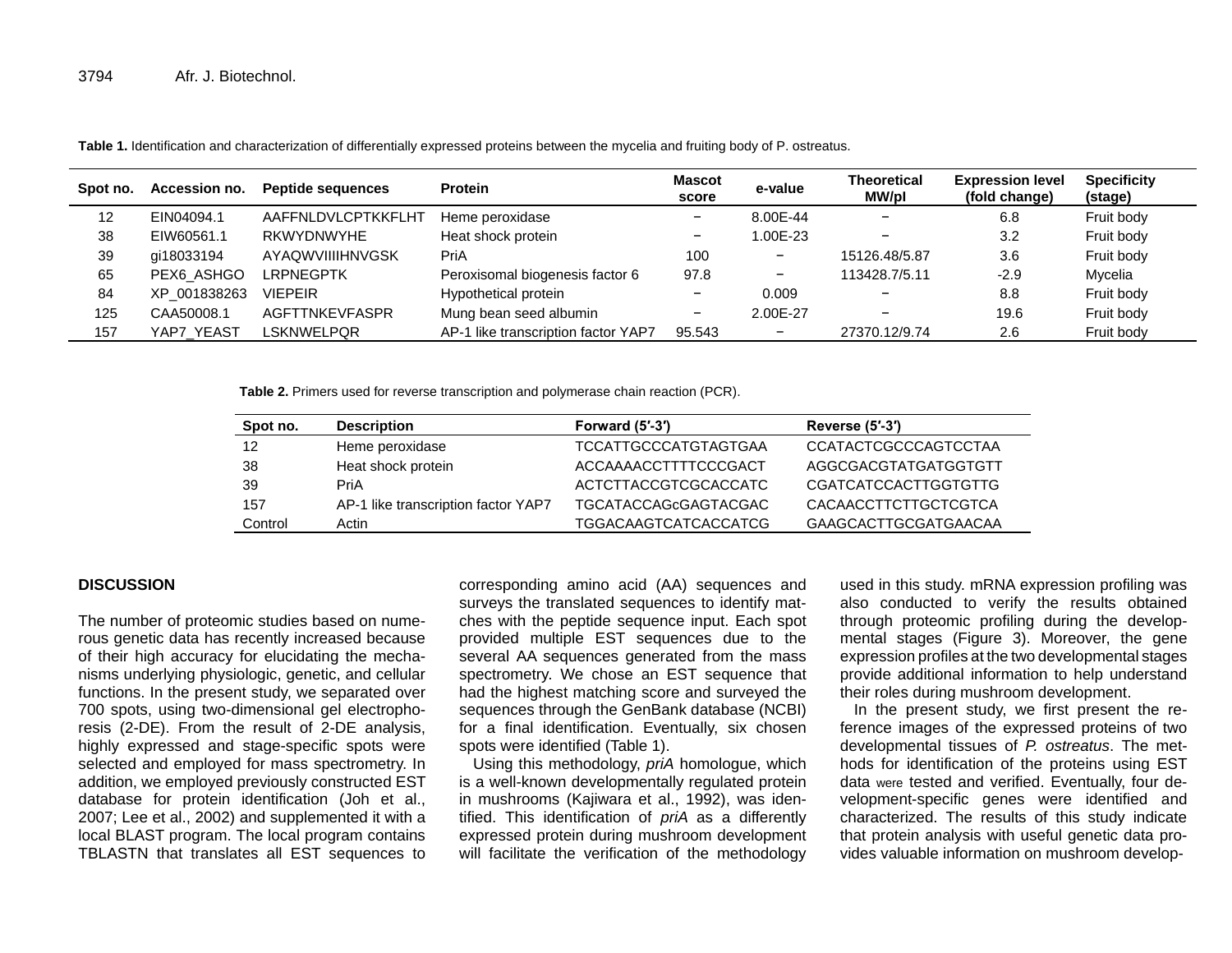

**Figure 3.** RT-PCR analysis (a) and mRNA expression levels (b) of 4 fruit body-specific genes at two developmental stages of *P*. *ostreatus*. Mc, Mycelia; Pr, primordia; Fb, fruit body.

ment at the protein level.

#### **ACKNOWLEDGEMENT**

This work was supported by a grant from the Next-Generation BioGreen 21 Program (No. PJ008216042011), Rural Development Administration, Republic of Korea and the Bio-Food & Drug Research Center (Bfdr) of the Konkuk University, a Regional Innovation Center (RIC) sponsored by the Ministry of Knowledge Economy, Republic of Korea.

#### **REFERENCES**

- Asgeirsdottir SA, de Vries OM, Wessels JG (1998). Identification of three differentially expressed hydrophobins in *Pleurotus ostreatus* (oyster mushroom). Microbiology 144:2961-2969.
- Bobek P, Galbavy S (2001). Effect of pleuran (beta-glucan from *Pleurotus ostreatus*) on the antioxidant status of the organism and on dimethylhydrazine-induced precancerous lesions in rat colon. Br J. Biomed. Sci. 58:164-168.
- Cohen R, Persky L, Hadar Y (2002). Biotechnological applications and potential of wood-degrading mushrooms of the genus *Pleurotus.* Appl. Microbiol. Biotechnol. 58:582-594.
- Fernandes L, Rodrigues-Pousada C, Struhl K (1997). Yap, a novel family of eight bZIP proteins in *Saccharomyces cerevisiae* with distinct biological functions. Mol. Cell Biol. 17:6982-6993.
- Gharahdaghi F, Weinberg CR, Meagher DA, Imai BS, Mische SM (1999). Mass spectrometric identification of proteins from silverstained polyacrylamide gel: A method for the removal of silver ions to enhance sensitivity. Electrophoresis 20:601-605.
- Jedinak A, Dudhgaonkar S, Wu QL, Simon J, Sliva D (2011). Antiinflammatory activity of edible oyster mushroom is mediated through the inhibition of NF-κB and AP-1 signaling. Nutr. J. 10:52.
- Joh JH, Kim BG, Kong WS, Yoo YB, Kim NK, Park HR, Cho BG, Lee CS (2004). Cloning and developmental expression of a metzincin family metalloprotease cDNA from oyster mushroom *Pleurotus ostreatus.*  FEMS Microbiol. Lett. 239: 57-62.
- Joh JH, Lee SH, Lee JS, Kim KH, Jeong SJ, Youn WH, Kim NK, Son ES, Cho YS, Yoo YB, Lee CS, Kim BG (2007). Isolation of genes expressed during the developmental stages of the oyster mushroom, *Pleurotus ostreatus*, using expressed sequence tags. FEMS Microbiol. Lett. 276:19-25.
- Kajiwara S, Yamaoka K, Hori K, Miyazawa H, Kanno T, Shishido K (1992). Isolation and sequence of a developmental regulated putative novel gene, *priA,* from the basidiomycete *Lentinus edodes.* Gene 114:173-178.
- Kues U, Liu Y (2000). Fruiting body production in Basidiomycetes. Appl. Microbiol. Biotechnol. 54: 141–152.
- Kurashige S, Akuzawa Y, Endo F (1997). Effects of *Lentinus edodes*, *Grifola frondosa* and *Pleurotus ostreatus* administration on cancer outbreak, and activities of macrophages and lymphocytes in mice treated with a carcinogen, N-butyl-N-butanolnitrosoamine. Immunopharmacol. Immunotoxicol.19:175-183.
- Lametsch R, Bendixen E (2001). Proteome analysis applied to meat science: Characterizing post mortem changes in porcine muscle. J. Agric. Food. Chem. 49:4531-4537.
- Larraya LM, Penas MM, Pérez G, Santos C, Ritter E, Pisabarro AG, Ramírez L (1999). Identification of incompatibility alleles and characterization of molecular markers genetically linked to the A incompatibility locus in the white rot fungus *Pleurotus ostreatus*. Curr. Genet. 34:486-493.
- Larraya LM, Pérez G, Iribarren I, Blanco JA, Alfonso M, Pisabarro, AG Ramírez L (2001). Relationship between monokaryotic growth rate and mating type in the edible basidiomycete *Pleurotus ostreatus.* Appl. Environ. Microbiol. 67:3385-3390.
- Lee SH, Kim BG, Kim KJ, Lee JS, Yun DW, Hahn JH, Kim GH, Lee KH, Suh DS, Kwon ST, Lee CS, Yoo YB (2002). Comparative analysis of sequences expressed during the liquid-cultured mycelia and fruit body stages of *Pleurotus ostreatus*. Fungal Genet. Biol. 35:115-134.
- Lettera V, Piscitelli A, Leo G, Birolo L, Pezzella C, Sannia G (2010). Identification of a new member of *Pleurotus ostreatus* laccase family from mature fruiting body. Fungal Biol. 114:724-730. Liu F (1993). Molecular cloning and sequencing of a complete cDNA coding for a mung bean seed albumin. Ph.D. Thesis, State University of New York at Binghamton, Department of Biological Sciences, New York.
- Li YR, Liu QH, Wang HX, Ng TB (2008). A novel lectin with potent antitumor, mitogenic and HIV-1 reverse transcriptase inhibitory activities from the edible mushroom *Pleurotus citrinopileatus*. Biochim.